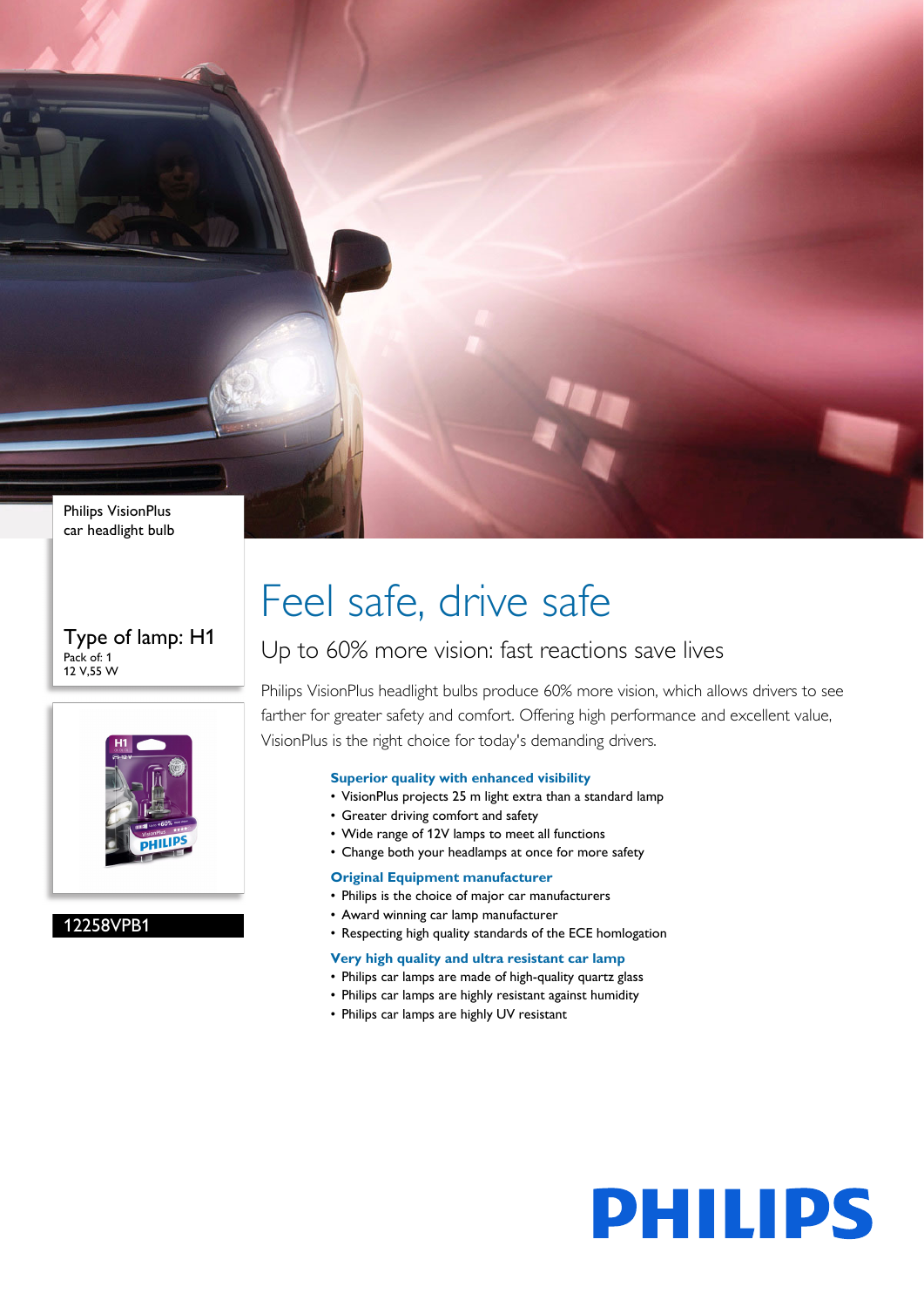## **Highlights**

#### **Car manufactuer choice**



For 100 years, Philips has been on the forefront of the automotive lighting industry, introducing technological innovations that have become standard on modern automobiles. Today, one in two cars in Europe and one in three worldwide is equipped with Philips lighting

#### **Change by pairs**



Highly recommended to change them by pairs for symetric light performance

#### **Designed for multiple usage**



Which 12V lamp for which function ? Philips Automotive offering includes all car specific functions : high beam, Low beal, front fog , front indicator, side indicator, rear indicator,

stop light, reversing light, rear fog light, license plate lights, rear position/parking light, interior lights.

#### **ECE homlogation**

Philips automotive products and services are considered best-in-class in the Original Equipment Manufacturer market and the aftermarket. Manufactured from high quality products and tested to the highest specifications, our products are designed to maximize the safety and comfort of our customers' driving experience. Our entire product range is thoroughly tested, controlled and certified (ISO 9001, ISO 14001 and QSO 9000) to the highest ECE requirements. Put simply, this is quality you can trust.

#### **High quality and visibility**



VisionPlus provides you with a better reactivity thanks to an earlier recognition of obstacles and traffic signs. Brake lighting is also visible earlier, thanks to a more powerful light output. Drivers can reduce their braking distance by up to 3 meters at 100 km/h. Light is a fundamental part of the driving experience and light is the first and only part of the safety circle that actually helps prevent accidents.

#### **High quality quartz glass**



UV-Quartz glass is stronger than hard glass and highly resistant to temperature extremes and vibrations, which eliminates the risk of explosion. Philips quartz-glass lamps (filament 2 650º C and glass 800º C) are able to withstand severe thermal shock. With the capability of increased pressure inside the lamp, UV-quartz glass is able to produce a more powerful light

#### **Resistance against humidity**



Only a burning bulb made of quartz glass (filament 2650°c, glass 800°c) can resist thermal shocks : if a drop of cold water touches the hot bulb, which can happen when you drive through water with a broken headlight unit.

#### **Rewarded Car lamps**



Our lamps are often rewarded by automotive experts